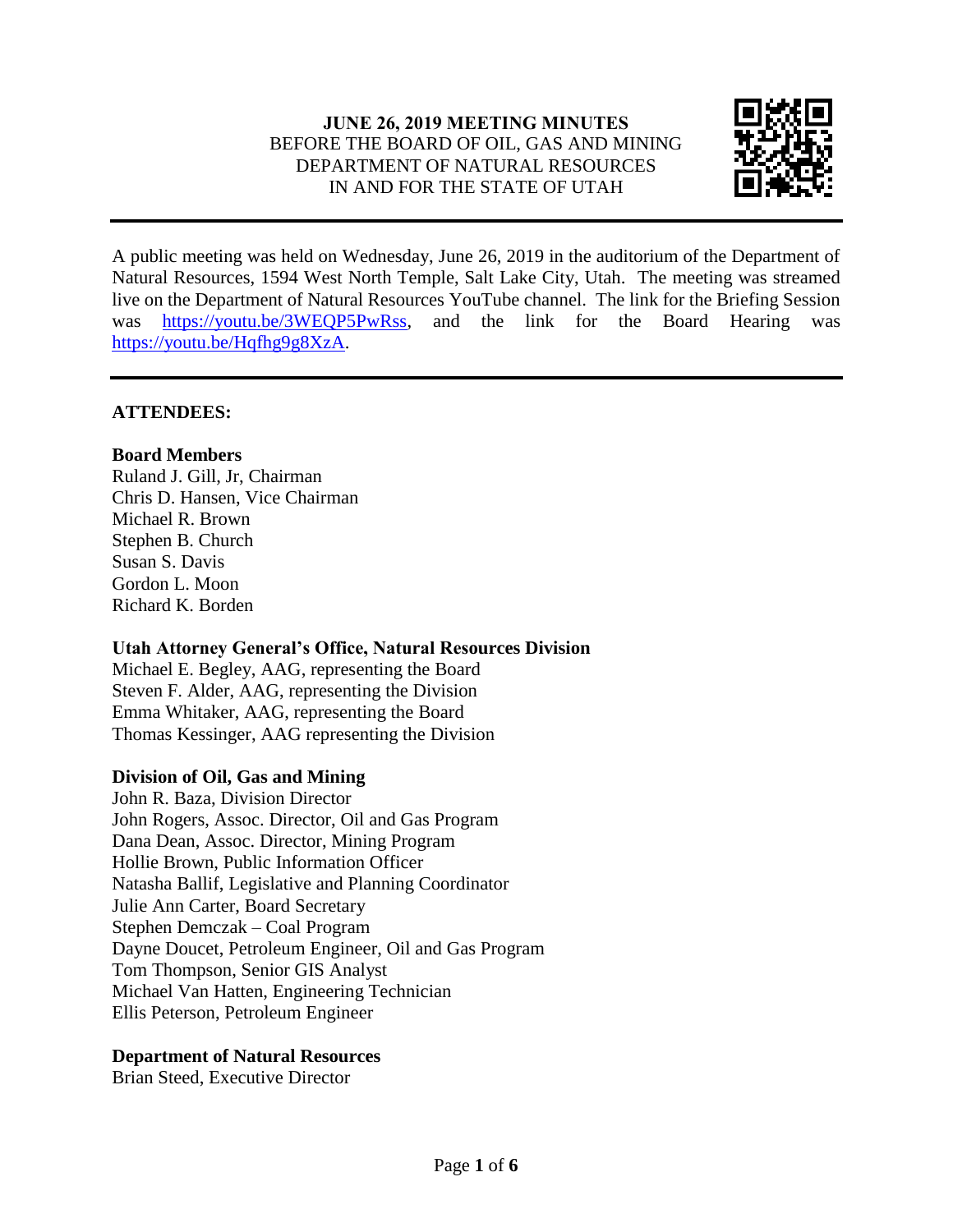**Advanced Reporting Solutions**

Michelle Mallonee, RPR

**Sinclair Oil & Gas** Jonathan Baker, Senior Landman

**Law Offices of Carl E. Kingston** Carl E. Kingston, Esq.

**MacDonald & Miller Mineral Legal Services, PLLC** Frederick M. MacDonald, Esq.

**Newfield Production Company** Roxann Eveland, Manager of Rockies Land

**Axia Energy II, LLC** Rick Gallegos, VP of Land

**Hunter Mineral Law** Anthony T. Hunter, Esq.

**Strong & Hanni** Reid W. Lambert

**Wasatch Energy** Riley Brinkerhoff, Exploration Manager

**J.P. Furlong** Timothy P. Furlong

#### **BRIEFING SESSION:**

The Chairman of the Board, Ruland J Gill, Jr., called the meeting to order at 9:00 a.m. Mr. John R. Baza. Director of the Division of Oil, Gas, and Mining, conducted the briefing session. Mr. Brian Steed, Executive Director, Department of Natural Resources, began the meeting by confirming the appointment of new board member Stephen B. Church, and the reappointments of Ruland J. Gill, Jr., and Chris B. Hansen.

1. Force Pooling in the Permian Basin

Mr. Jonathan Baker, Senior Landman with Sinclair, gave a presentation about force pooling practices in the Permian Basin. The Permian Basin is a heavily developed area except in a small area, a "Donut Hole", around Howard County, Texas, near Howard and Big Spring cities.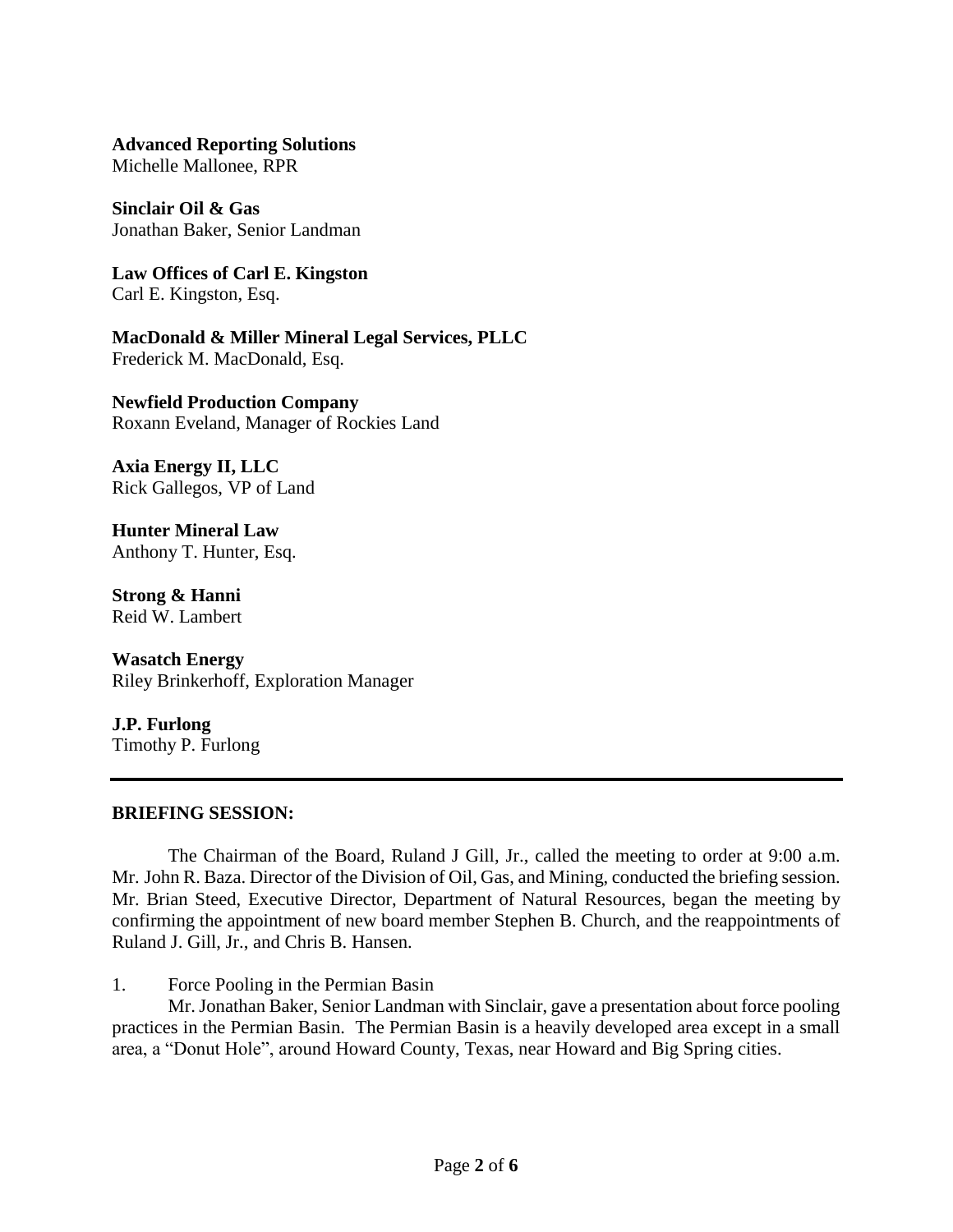The "Donut Hole" presented a challenging lease environment. Development had ended outside city limits. There were schools, churches, abandoned lots, a large Hispanic population, and many unlocatables. Additionally, the Texas Railroad Commission prefers that private agreements are made, rather than forcing a decision upon an owner, so it is difficult to get force pooling approved.

Sinclair came up with an unusual soliton. They opened an office in a busy street, advertised "We Lease or Purchase Minerals" in local newspapers, put up a billboard, and created a website to explain about leasing and offers to lease or sell. They educated locals, and then over a period of time they were able to lease and purchase 80% of the minerals available within the city. The leftover 20% were unlocatable. They went above and beyond in notifying unlocatables and working with the public and other operators. The result was that they were able to get force pooling approved by the Texas Railroad Commission.

#### 2. Coal Hollow Drone Flight

Mr. Tom Thompson, Senior GIS Analyst, Division of Oil, Gas and Mining, gave a presentation on a drone flight he did at the Coal Hollow Mine in Kane County. Division staff went to Coal Hollow to collect volumetric measurements. Mr. Thompson demonstrated how the drone flies in a grid plan over the mine site collecting images. The drone images can estimate volumentrics within plus or minus of 50 to 70 cubic volumentric feet.

- 3. Other No report was given.
- 4. Next Month's Agenda and Division Calendar
	- GWPC PW presentation will be given at the board meeting on July 31, 2019.
	- Uintah Basin Energy Summit, August 28-29, 2019. Board members are invited to attend.

## 5. Opportunity for Public Comment

Mr. Ruland J. Gill, Jr., Chairman, opened the meeting for public comments, and seeing none, the board recessed until 10:00 a.m.

The Briefing Session adjourned at 9:51 a.m.

#### **FORMAL SESSION:**

The Chairman, Ruland J. Gill, Jr., called the formal session of the Board of Oil Gas and Mining hearing to order at 10:00 a.m. The Board heard the following matters:

*Please note: Transcripts of the formal items will be available for review at the Division offices approximately fifteen business days after the hearing date. Copies of individual transcripts may be purchased from Advanced Reporting Solutions, 159 West Broadway, Broadway Lofts, Suite 100, Salt Lake City, Utah 84101, ph.: 801-746-5080.*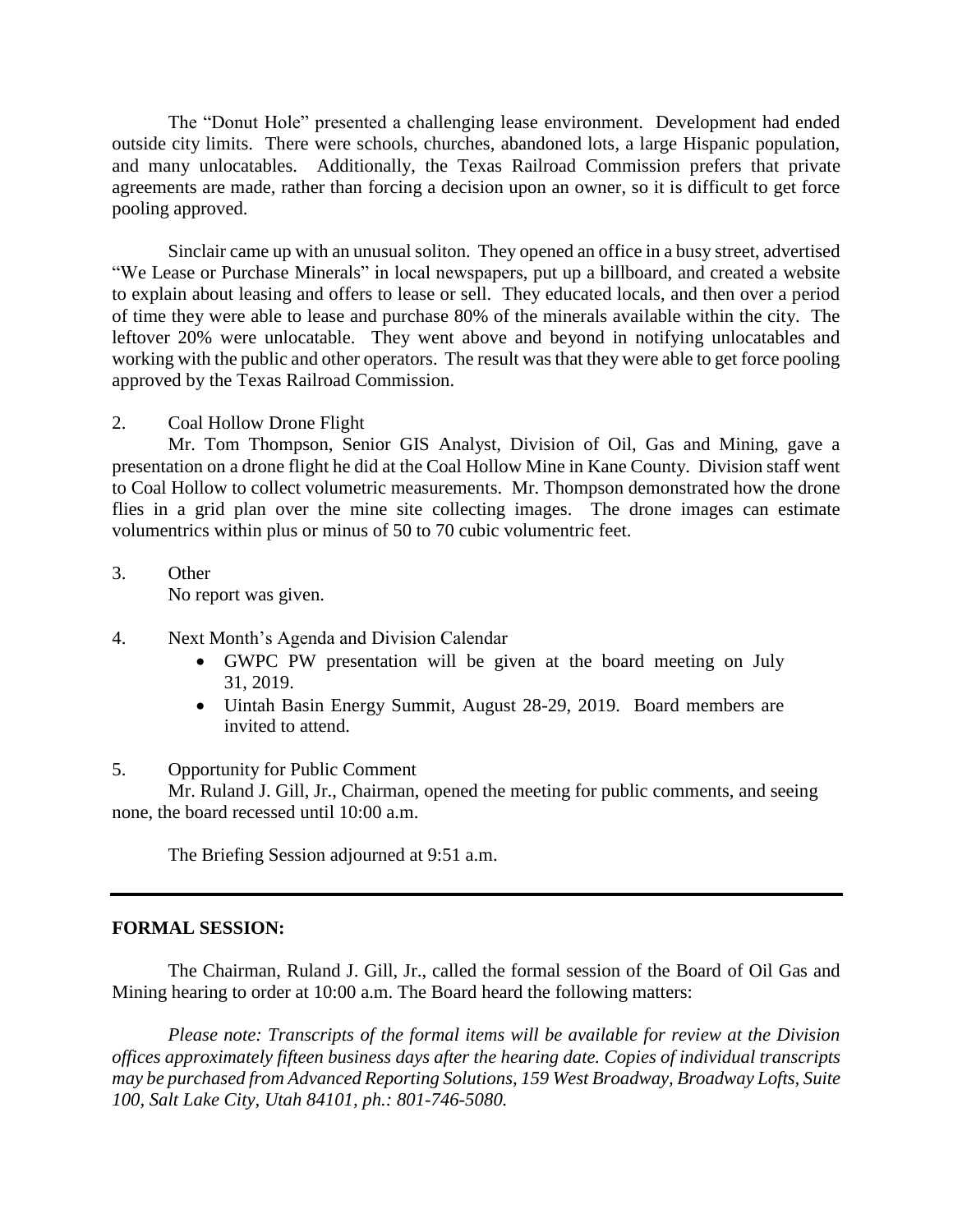1. Docket No. 2019-014 Cause No. C/007/0045 – In re: Request by the Utah Division of Oil, Gas, and Mining to forfeit the reclamation surety in order to complete reclamation of the Wellington Dry-Coal Cleaning Facility, Permit No. C/007/0045, located in Section 14, Township 15 South, Range 10 East, SLBM, Carbon County, Utah.

*(This matter was continued from the May Board hearing)*

Time: 10:05 a.m. to 1:51 p.m.

Board Members present: Ruland J Gill, Jr., Chairman, Chris D. Hansen, Vice-Chairman, Richard K. Borden, Michael R. Brown, Stephen B. Church, Susan S. Davis, and Gordon L. Moon.

Counsel for the Board: Michael E. Begley, Assistant Attorney General, Utah Attorney General's Office, Natural Resources Division.

Counsel for the Division: Steven F. Alder, and Thomas Kessinger, Assistant Attorney General, Utah Attorney General's Office, Natural Resources Division. Witnesses: Steve Demczak, and Dana Dean.

Counsel for ATTCO Trucking: Carl E. Kingston, Esq., Law Offices of Carl E. Kingston.

The Division requested that the Board enter an order forfeiting the surety in place to the Division and authorizing the Division to use those funds to proceed with reclamation at the Wellington Dry-Coal Cleaning Facility, and to remedy off-site violations. The Division also requested that the matter be bifurcated and continued with respect to the imposition of civil penalties and the collection of outstanding fines in a civil action.

The Board granted the motion to bifurcate and continue this matter with respect to the imposition of civil penalties and the collection of outstanding fines in a civil action by unanimous vote.

The Board approved the bond forfeiture for the Wellington Dry-Coal Cleaning Facility and that the funds be restricted to the reclamation of the BRC Wellington Dry-Coal Cleaning Site by unanimous vote.

Mr. Ruland J Gill, Jr., Chairman, Mr. Chris D. Hansen, Vice-Chairman, Mr. Richard K. Borden, Mr. Michael R. Brown, Mr. Stephen B. Church, Ms. Susan S. Davis, and Mr. Gordon L. Moon were present to participate and vote on the matter.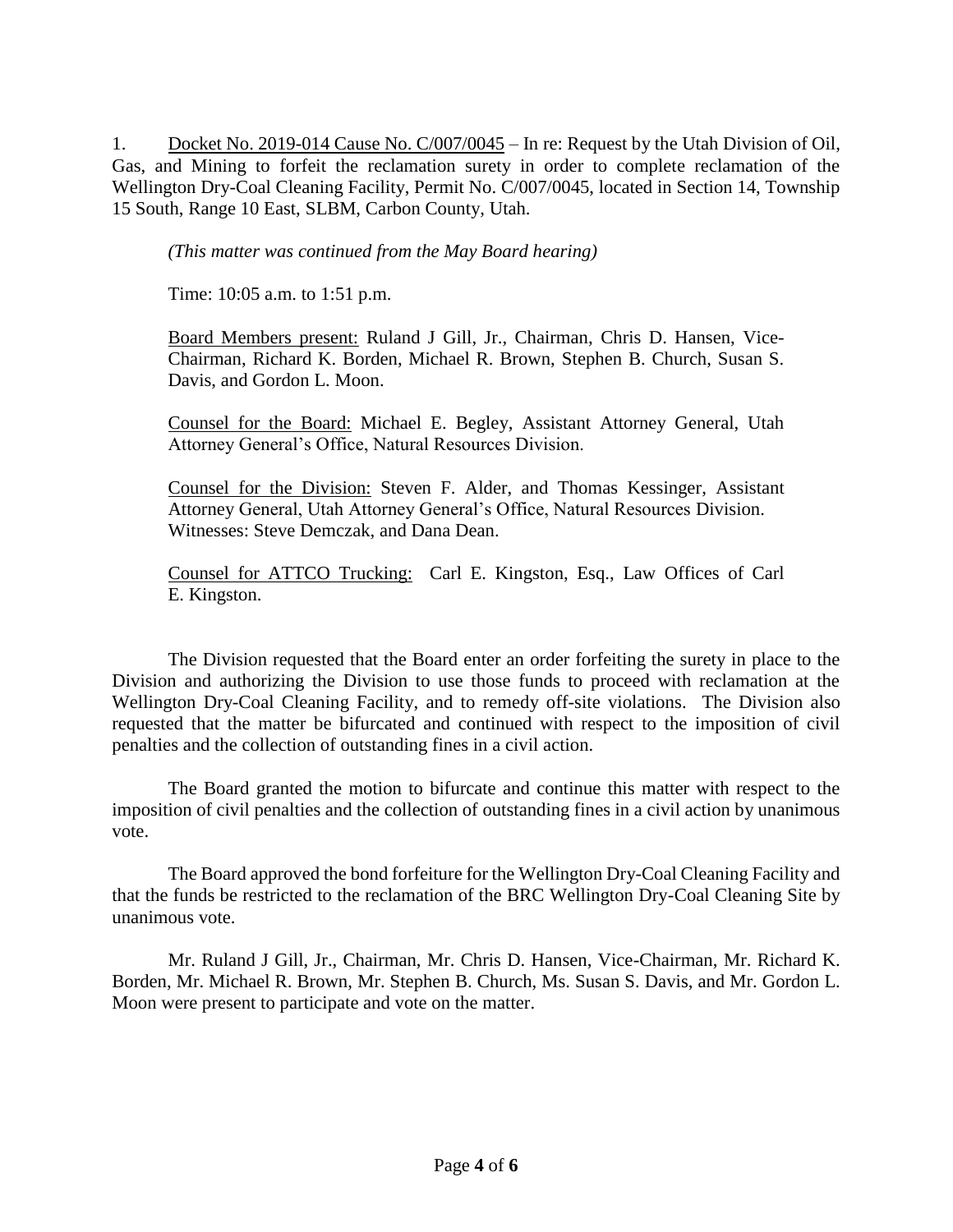2. Docket No. 2019-015 Cause No. S0390038 – *In the matter of*: bond forfeiture and reclamation of the Tom Fassio Property Mine, permit no. S/039/0038, operated by Mr. Aaron Dennison d/b/a Dennison Excavating, located in the N1/2 of the SE1/4 of Section 2 in Township 15 S, Range 4 E, Sanpete County, Utah.

Time: 1:51 p.m. to 1:51 p.m.

Board Members present: Ruland J Gill, Jr., Chairman, Chris D. Hansen, Vice-Chairman, Richard K. Borden, Michael R. Brown, Stephen B. Church, Susan S. Davis, and Gordon L. Moon.

Counsel for the Board: Michael E. Begley, Assistant Attorney General, Utah Attorney General's Office, Natural Resources Division.

Counsel for the Division: Steven F. Alder, and Emma Whitaker, Assistant Attorney General, Utah Attorney General's Office, Natural Resources Division.

This matter has been continued to the July 31, 2019, Board hearing.

3. Docket No. 2017-013 Cause No RO&G-2017-01 – In the matter of informal rule making associated with the 2017 and 2018 legislative amendments concerning forced pooling and the need to initiate rulemaking on other emerging matters, including but not limited to, rulemaking on operatorship designation.

*(This matter was continued from the May Board hearing. There may be further public comment and discussion by the Board regarding any additional modification/amendment to the proposed compulsory rules prior to commencing formal rulemaking. Personal attendance by any individual/entity submitting written comment(s) or objection(s) is encouraged.)*

Time: 1:52 p.m. to 5:50 p.m.

Board Members present: Ruland J Gill, Jr., Chairman, Chris D. Hansen, Vice-Chairman, Richard K. Borden, Michael R. Brown, Stephen B. Church, and Susan S. Davis. Gordon L. Moon was recused.

Counsel for the Board: Michael E. Begley, and Emma Whitaker, Assistant Attorneys General, Utah Attorney General's Office, Natural Resources Division.

Counsel for the Division: Steven F. Alder, and Thomas Kessinger, Assistant Attorney General, Utah Attorney General's Office, Natural Resources Division. Witness: Ellis Peterson.